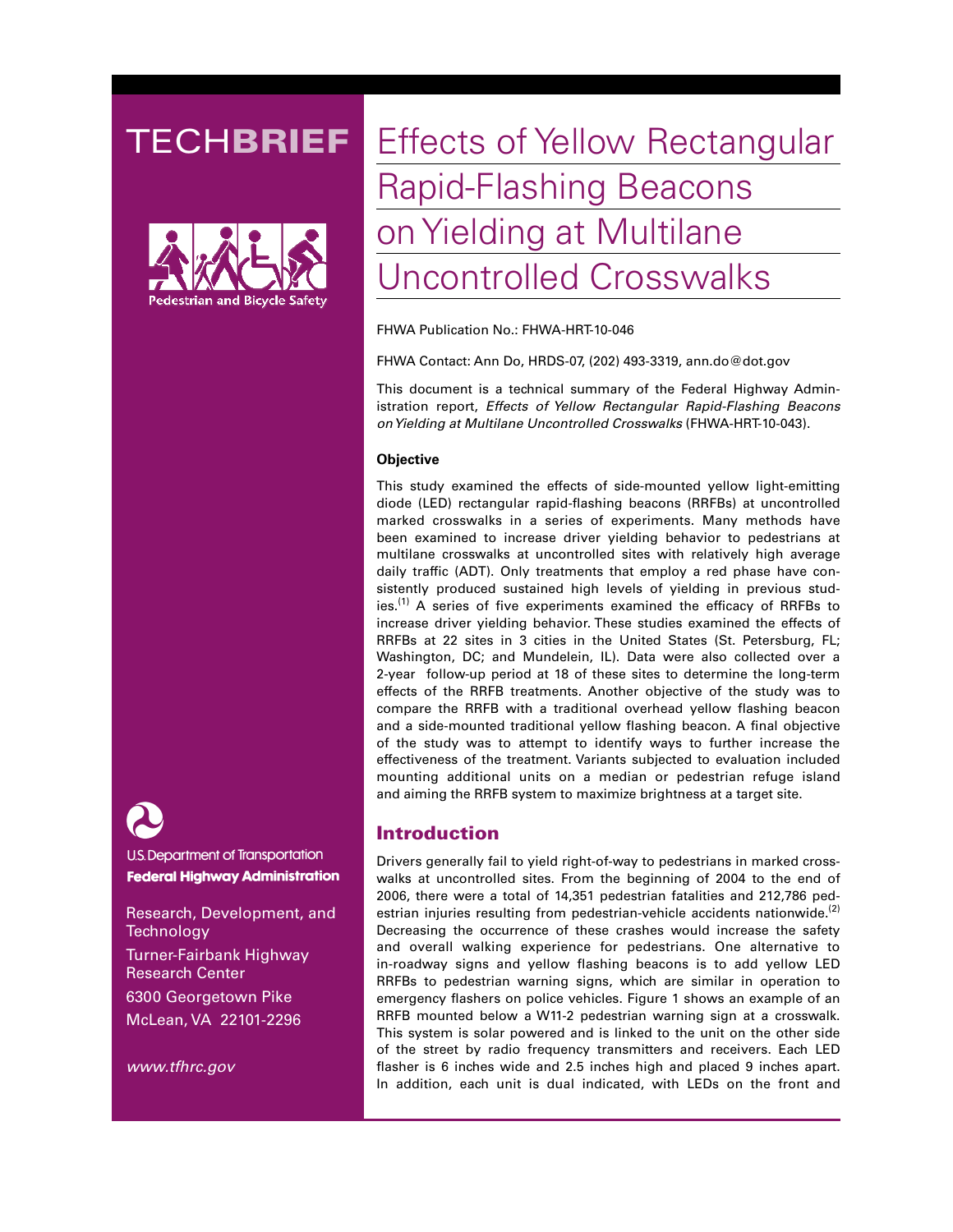

*Figure 1. RRFB with two forward-facing LED flashers and a side-mounted LED flasher.*

back. Each side of the LED flasher illuminates in a wig-wag sequence (left and then right). The left LED flashes two times in a slow volley each time it is energized (124 ms on and 76 ms off per flash). This is followed by the right LED, which flashes four times in a rapid volley when energized (25 ms on and 25 ms off per flash) and then has a longer flash for 200 ms. The effect has been described as a "stutter flash effect."<sup>(3)</sup> Advance yield markings were installed before all installations during the baseline measurement phase to reduce the risk of multiple threat crashes.

# Methodology

The general methodology followed for all of the experiments included measuring driver yielding behavior and vehicle/pedestrian evasive conflicts. Observers scored the percentage of drivers yielding and not yielding to pedestrians. Drivers were scored as yielding if they stopped or slowed and allowed the pedestrian to cross. Conversely, drivers were scored as not yielding if they passed in front of the pedestrian but would have been able to stop when the pedestrian arrived at the crosswalk.

The Institute of Transportation Engineers signal formula applied to calculate the duration of the yellow signal phase was used to determine whether a driver could stop safely.<sup>(4)</sup> A landmark associated with this distance was identified for each approach to the

crosswalk. Drivers who passed this landmark before the pedestrian started to cross could be scored as yielding to pedestrians but not as failing to yield because they might not have sufficient distance to stop safely. Drivers beyond the landmark when the pedestrian entered the crosswalk could be scored as yielding or not yielding because they had sufficient distance to stop safely. When the pedestrian first started to cross, only drivers in the first half of the roadway were scored for yielding. Once the pedestrian approached the painted median, the yielding behaviors of drivers in the remaining two lanes were scored. This procedure was followed because it conformed to the obligation of drivers specified in the statutes of each of the three cities that were studied.

# Results

### **Geographic Sustainability**

Yielding during the baseline period before the introduction of the RRFB ranged between zero and 26 percent. The introduction of the RRFB was associated with yielding that ranged between 72 and 96 percent at the 2-year follow-up. Table 1 shows the percentage yielding at each of the 22 sites.

The general statistical methodology used in this study and presented in table 2 was based on the general time-series intervention regression modeling approach described in Huitema and McKean and McKnight et al. (See references 5–8.)

The five main parameter estimates are shown in table 2. There is an immediate and large level change from the baseline to day 7, a small but statistically significant additional increase from day 7 to day 30, a minor and not statistically significant level decrease at day 60, and a general trend after day 60 that has little slope across the remaining observation days. Therefore, the evidence for change is overwhelming and is maintained for the duration of the study. In the table, there are 166 degrees of freedom for all tests.

#### **Two-Beacon Versus Four-Beacon Systems**

This experiment evaluated the effectiveness of the installation of only two RRFBs (one for each direction of approach mounted at the right-hand side of the approach) compared to the installation of four RRFBs (two per approach with one on the roadway median and one on the right-hand side). The average yielding during baseline conditions across four sites was 18.2 percent. Installation and activation of the two RRFB systems increased the average yielding to 81.2 percent. The addition of the median beacons produced a further increase in yielding to 87.8 percent. Yielding for the four-beacon system continued to improve over time during follow-up data collection.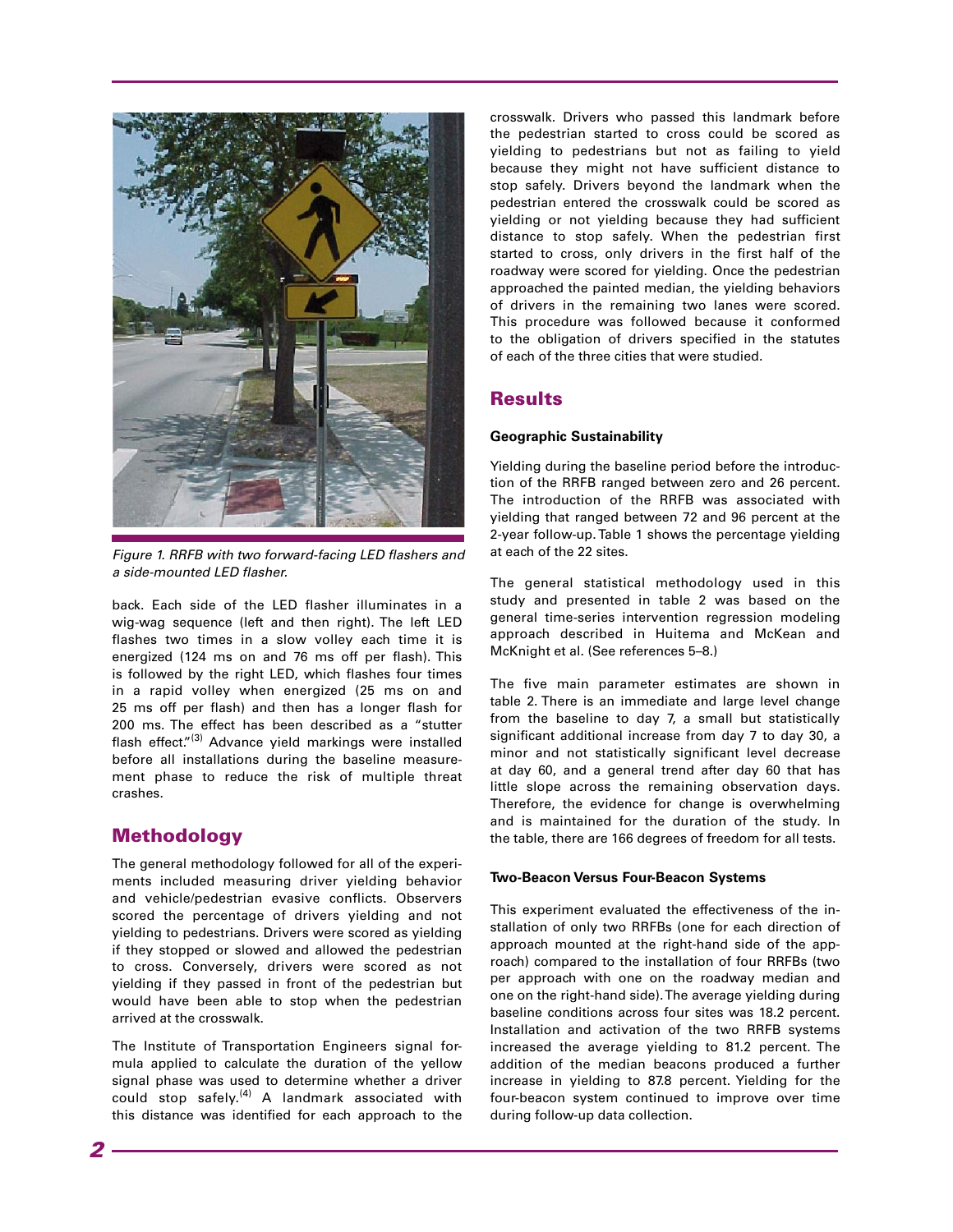| Table 1. Baseline and follow-up yielding data at sites in Florida, Illinois, and Washington, DC. |                 |                |    |     |     |     |     |     |                 |
|--------------------------------------------------------------------------------------------------|-----------------|----------------|----|-----|-----|-----|-----|-----|-----------------|
|                                                                                                  | <b>Baseline</b> | Day (Percent)  |    |     |     |     |     |     |                 |
| <b>Site</b>                                                                                      | (Percent)       | $\overline{7}$ | 30 | 60  | 90  | 180 | 270 | 365 | 730             |
| <b>Florida</b>                                                                                   |                 |                |    |     |     |     |     |     |                 |
| 31st Street south of 54th Avenue S                                                               | 0               | 54             | 76 | N/A | 59  | N/A | 91  | 75  | 83              |
| 4th Street at 18th Avenue S                                                                      | 0               | 63             | 72 | N/A | 69  | N/A | 69  | 80  | 80              |
| 22d Avenue N and 7th Street                                                                      | $\mathbf{0}$    | 97             | 96 | 91  | 93  | 92  | 91  | 98  | 96              |
| 9th Avenue N and 26th Street                                                                     | $\mathbf 0$     | 80             | 82 | 85  | 95  | 81  | 88  | 77  | 78              |
| 22d Avenue N and 5th Street                                                                      | 8               | 87             | 89 | 92  | 92  | 87  | 96  | 92  | $\overline{95}$ |
| Martin Luther King Street and 15th Ave S                                                         | 1               | 86             | 84 | 85  | 82  | N/A | 89  | 88  | 88              |
| Martin Luther King Street and 17th Ave N                                                         | 0               | 96             | 94 | 80  | 82  | 83  | 88  | 82  | 83              |
| 1st Avenue N and 13th Street                                                                     | $\overline{2}$  | 85             | 87 | 75  | 78  | N/A | 91  | 88  | N/A             |
| 9th Avenue N and 25th Street                                                                     | 0               | 86             | 90 | 83  | 90  | N/A | 88  | 81  | 79              |
| 1st Street and 37th Avenue N                                                                     | $\mathbf 0$     | 79             | 87 | 85  | 87  | N/A | 90  | 97  | 95              |
| 58th Street and 3d Avenue N                                                                      | $\mathbf 0$     | 85             | 84 | 85  | 85  | 79  | 92  | 82  | $\overline{88}$ |
| <b>Central Avenue and 61st Street</b>                                                            | 0               | 94             | 95 | 77  | 73  | 72  | 79  | 67  | 72              |
| 1st Avenue S and 61st Street                                                                     | 5               | 68             | 72 | 73  | 75  | 72  | 90  | 72  | $\overline{78}$ |
| 1st Avenue N and 61st Street                                                                     | 0               | 75             | 75 | 68  | 82  | 42  | 76  | 79  | 83              |
| 83d Avenue N and Macoma Drive                                                                    | 0               | 86             | 93 | 91  | 73  | 88  | 84  | 80  | 90              |
| 9th Avenue N and 45th Street                                                                     | 0               | 54             | 91 | 89  | 90  | 80  | 83  | 77  | 78              |
| 22d Avenue S west of 23d Street                                                                  | 0               | 89             | 86 | 78  | 77  | 60  | 75  | 81  | 82              |
| 62d Avenue S and 21st Street                                                                     | $\Omega$        | 77             | 76 | 77  | 53  | 78  | 81  | 84  | 80              |
| 9th Avenue N and 31st Street                                                                     | 16              | 93             | 95 | 89  | 88  | 82  | 82  | 89  | N/A             |
| Average                                                                                          | 2               | 81             | 86 | 82  | 80  | 76  | 86  | 83  | 84              |
| <b>Illinois</b>                                                                                  |                 |                |    |     |     |     |     |     |                 |
| Midlothian Road and Kilarny Pass Road                                                            | 7               | 62             | 62 | N/A | N/A | N/A | N/A | N/A | N/A             |
| <b>Hawley Street and Atwater Drive</b>                                                           | 19              | 71             | 68 | N/A | N/A | N/A | N/A | N/A | N/A             |
| Average                                                                                          | 13              | 67             | 65 | N/A | N/A | N/A | N/A | N/A | N/A             |
| <b>Washington, DC</b>                                                                            |                 |                |    |     |     |     |     |     |                 |
| Brentwood Road and 13th Street                                                                   | 26              | 62             | 74 | N/A | N/A | 80  | N/A | N/A | N/A             |
| <b>Average Yield (All Sites)</b>                                                                 | 4               | 78             | 82 | 83  | 80  | 77  | 85  | 83  | 84              |

#### N/A indicates that the measure was missed or has not yet been scheduled.

Table 2. Florida data estimates of treatment effect parameters and associated *t*-ratios and *p*-values.

| <b>Treatment Effect</b><br><b>Parameter</b> | <b>Estimate</b><br><b>Parameter</b> | t-Ratio | p-Value |
|---------------------------------------------|-------------------------------------|---------|---------|
| Baseline level                              | 1.79                                |         |         |
| Level change day 7                          | 77.25                               | 29.22   | 0.001   |
| Level change day 30                         | 6.03                                | 2.38    | 0.02    |
| Level change day 60                         | $-4.26$                             | $-1.75$ | 0.08    |
| Follow-up slope                             | 0.0059                              | 1.62    | 0.11    |

Note: Certain cells were left blank because only *t*-ratios and *p*-values that show change from the baseline were included.

#### **Aimed Versus Unaimed Beacons**

This experiment evaluated the effectiveness of RRFBs with LEDs aimed parallel to the approach roadway compared to RRFBs with LEDs specifically aimed toward the eyes of approaching drivers at a given distance in advance of the crossing using a system that allowed the engineer to aim the LEDs. The percentage of drivers yielding to pedestrians during the baseline condition was zero percent. The average yielding compliance 7 days after RRFB installation increased to 33.4 percent. There was an additional increase to 72 percent 30 days after installation. The change from parallel LEDs to the LEDs that could be aimed produced an increased average of 89 percent.

#### **Night Versus Day Operations**

Night data were collected at one site where data had been collected during the daytime. During daytime collection, the site had a baseline average of 18.3 percent. The initiation of the two- and four-RRFB systems increased yielding to 86.7 and 89.6 percent, respectively. When the site was evaluated during nighttime hours, baseline yielding was only 4.8 percent. Introduction of the two- and four-RRFB systems showed increases in yielding to 84.6 and 99.5 percent, respectively.

#### **Standard Beacons Versus RRFBs**

Two sites were selected for this experiment. The first site had an above roadway standard yellow flashing beacon, while the second site was equipped with a side-mounted standard yellow flashing beacon attached to the pedestrian warning sign. The average baseline yielding when the standard beacons were not activated was 12 percent for the above roadway beacon and zero percent for the side-mounted beacon.